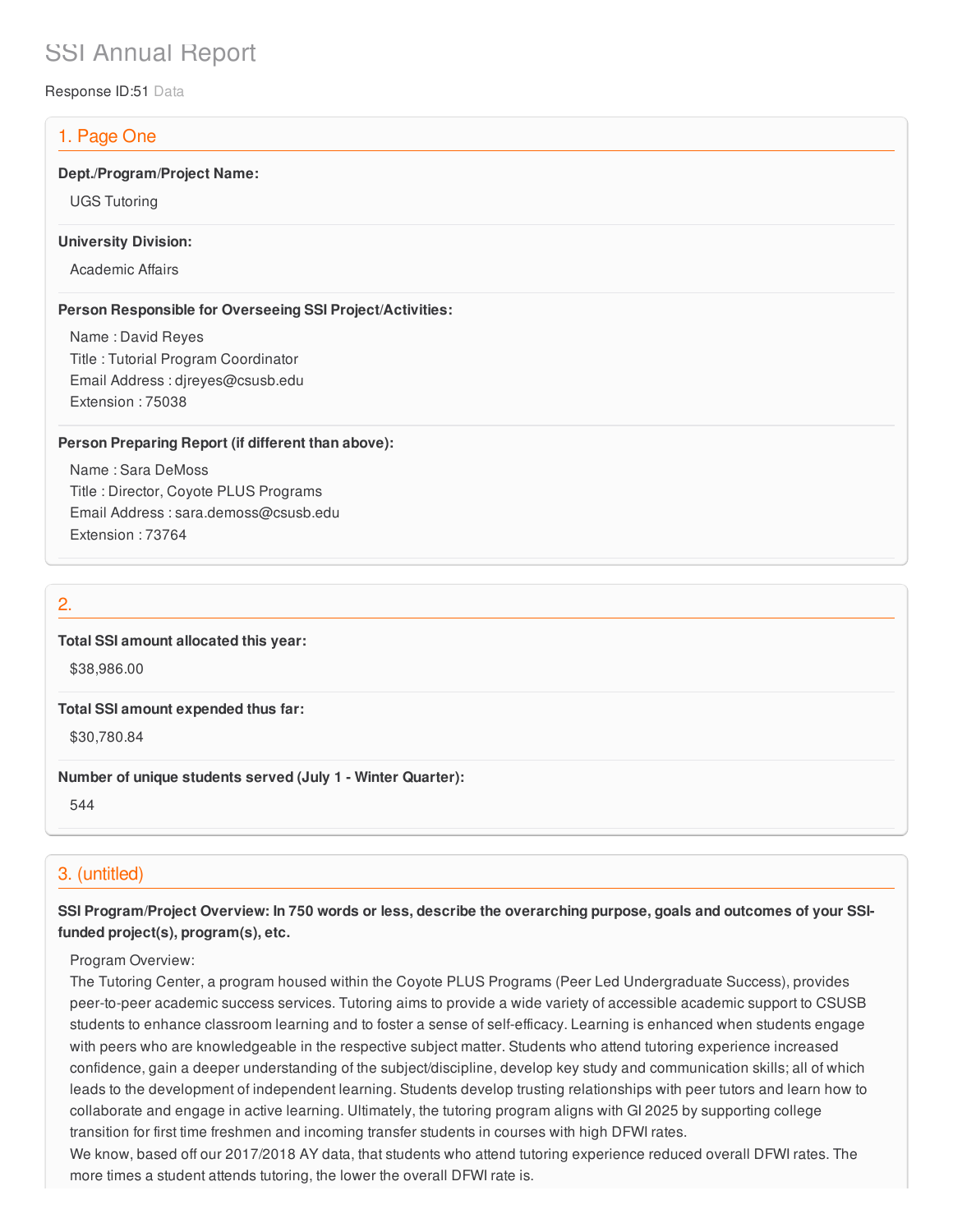Retrieved from Institutional Research

https://dashboard.csusb.edu/idashboards/html5/?guestuser=idashguest&dashID=371

Knowing this, one of our major goals is to increase participation and encourage multiple visits and ongoing engagement. To do this, we considered accessibility of our services. To offer services extending beyond the traditional 8:00 a.m. – 5:00 p.m. workday, the tutorial program coordinator maintains a different schedule to ensure peer tutors have supervision after 5:00 p.m. We have established partnerships with the PALS center in the College of Education and with Jack H. Brown College of Business and Public Administration and offer tutoring services in various locations on campus. Additionally, we are planning to launch an online tutoring program this upcoming academic year. Finally, we are looking at diverse peer-to-peer learning models with the goal of providing students with options to meet unique learning needs.

In addition to serving and supporting the academic needs of our students, the tutoring program employs students as instructional student assistants (ISAs) – Tutors. This year, we have employed 15 instructional student assistant. Tutors work with students to introduce and/or reinforce study skills, inform and challenge students to think critically about concepts and materials, and coach students to comprehend, with confidence, course content. Tutors receive training and ongoing professional development. Participation equips ISAs with leadership, communication, and teaching skills needed to achieve career goals.

#### Program Goals

Our primary goal is to encourage students to utilize Coyote PLUS Programs peer-to-peer learning community services, to establish trusting and respectful relationships, to provide quality academic skills coaching and course content support, and to continuously find ways to make our services visible and accessible to students. The collective goals of the tutoring program is as follows:

- Support GI 2025 by providing services for courses with high DFWI rates
- Provide accessible peer-to-peer academic services
- Provide study skills coaching
- Promote student development by challenging students to engage with the course content during tutoring sessions
- Work collaboratively with colleges and campus resources to support students academically and professionally
- Provide opportunities for professional and leadership identity development by serving as an instructional student assistant
- Promote a culture of seeking services countering stigmas associated with help seeking.

#### **Outcomes**

- Increased number of students seeking tutoring services
- Increased number of visits per student
- Improved pass and completion rates for students who participate in tutoring
- Students who participate in tutoring will apply study skills techniques in associated course and beyond
- Students who serve as ISAs/Tutors will develop leadership and learning facilitation skills in an educational context

## 4. (untitled)

Alignment to ILOs: To which of the following Institutional Learning Outcomes (ILOs) do you feel as though your SSI-funded project aligns? (Check all that apply.) Details regarding the ILOs can be found on Office of [Academic](https://www.csusb.edu/sites/csusb/files/CSUSB_Institutional_Learning_Outcomes-Endorsed.pdf) Programs website.

Breadth of Knowledge Depth of Knowledge Critical Literacies Ways of Reasoning and Inquiry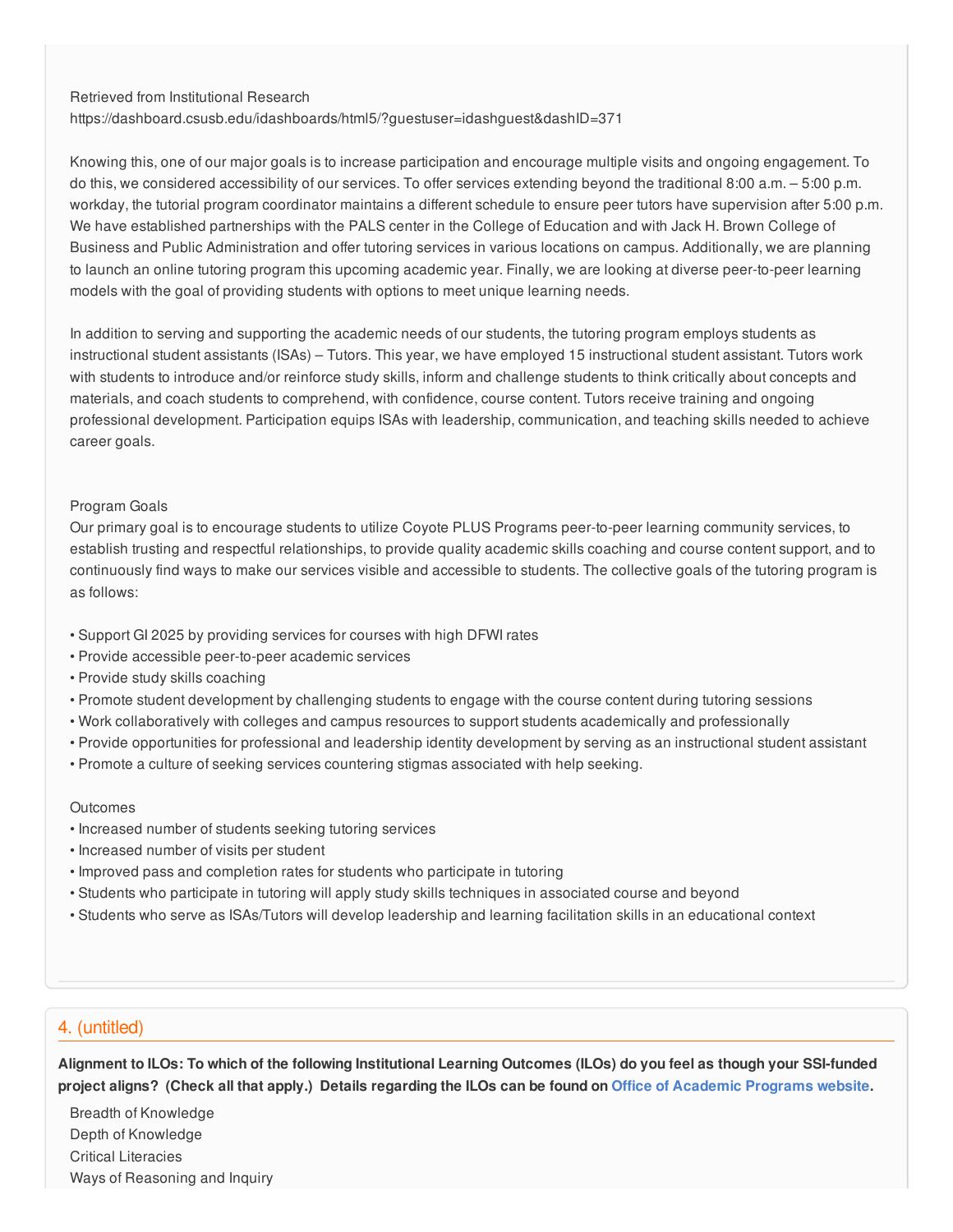Creativity and Innovation Integrative Learning Engagement in the Campus, Local, and Global Communities Diversity and Inclusion

## 5. (untitled)

SSI-Funded Activities: Please list and describe the activities undertaken through winter quarter with your SSI allocation. **This section should address only those activities occurring this fiscal year.**

Services Provided:

Fall 2018:

- 1,091 total visits
- 39 Courses
- o Accounting
- o Administration
- o Biology
- o Chemistry
- o Computer Science
- o Economics, Mathematics
- o Nursing
- o Physics
- o Statistics
- 11 Tutors

Winter 2019

- 1,046 total visits
- 55 Courses
- 14 Tutors
- Tutoring After Dark

o Tutoring After Dark was an event that provided tutoring after normal Tutoring Center hours during the week before finals. Night time tutoring was provided from 6:00 p.m. to 10:00 p.m. from March 12 to March 14, 2019.

- o 76 unique students attended the event.
- o 5 subjects were offered (Biology, Chemistry, Economics, Mathematics, and Physics)

o 8 SSI funded tutors from the Tutoring Center participated. An additional 3 math tutors from the Math Department funded Embedded Tutoring Program participated as well.

Tutor Professional Development

- o Tutor Training Workshop
- o Tutor Check in Meetings

Collaboration and Events Events: 10/8/18: SSI Resource Fair 1/8/19: Ask Me Table

Presentations: 10/3/18: USTD 100 Study Skills 10/15/18: EOP Mid-Quarter Meeting 10/16/18: EOP Mid-Quarter Meeting 10/22/18: Tutoring Center presentation to ADMN 210 1/22/19: Study Skills Workshop for all students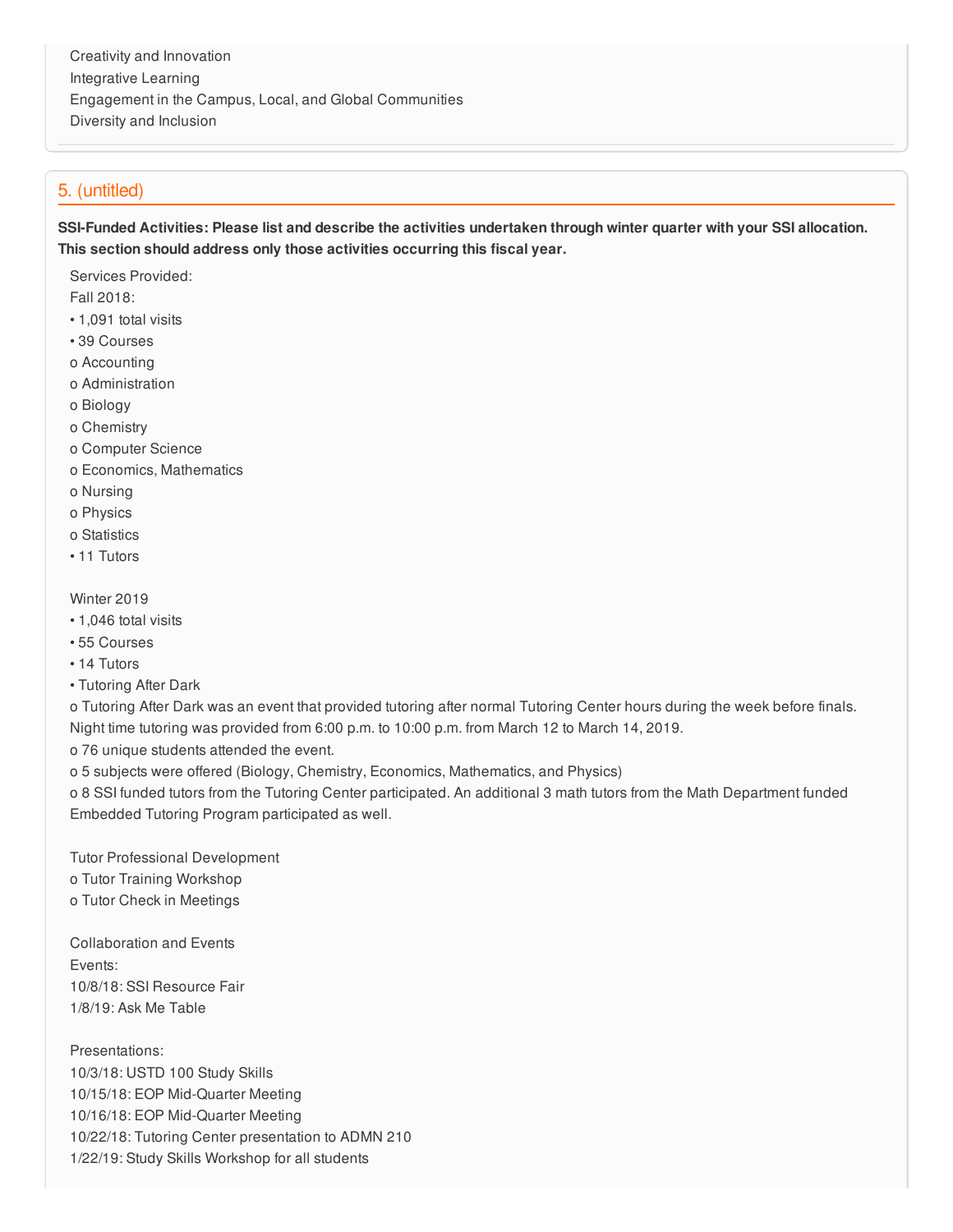1/23/19: Study Skills Workshop for all students 1/24/19: Study Skills Workshop for all students 2/11/19: Study Skills Presentation for Alpha Phi

Study Skills: 10/10/18: Student Appointment 11/7/18: Student Appointment

Videos:

Collaborated on program awareness and student encouragement videos with Advising and Academic Services.

## 6. (untitled)

**Progress Towards Outcomes/Cumulative Findings: Describe the progress you have made toward your original SSI goals** and outcomes though winter quarter. Indicate clearly how student success was enhanced by your program or service/s. Be sure to include the measures you employed and evidence/data you collected for each outcome where appropriate.

Outcome Findings Fall 2018 – Winter 2019 Fall 2017 (SSI Funds only used Fall)

Unique Visits 544 356 Total Visits 2,137 1,298

Satisfaction/Evaluation Surveys Fall 2018 – Winter 2019 Fall 2017 (SSI Funds only used Fall)

Excellent 94% 89% Good 6% 10% Fair 0 1% Poor 0 0 Unacceptable 0 0 Total Number of Surveys Completed 97 56 Social Media Student Engagement Instagram Post Dates Number of Views Number of likes 10/2/18 516 82 10/3/18 N/A 73 10/8/18 73 10/10/18 258 45 10/11/18 26 10/16/18 48 10/26/18 39 10/31/18 90 11/06/18 43 11/19/18 52 12/03/18 40 01/10/19 95 01/20/19 20 03/18/19 295 56 04/03/19 27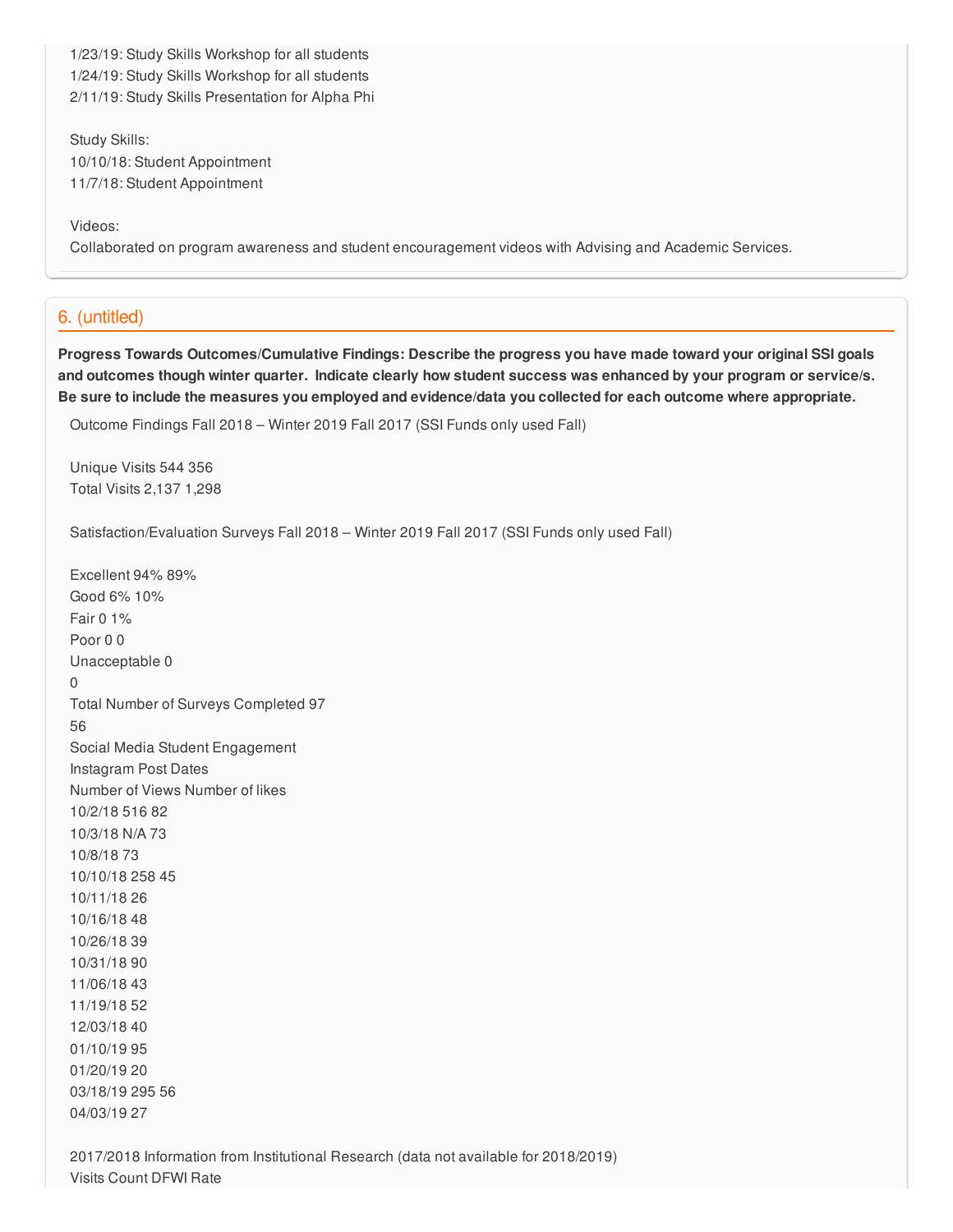to 4 1, 261 23% to 9 283 16% to 14 106 13% or more 67 14%

Based on the data, students have positive experiences and were satisfied with the knowledge and skills they acquired from tutoring. Additionally, the number of visits has increased this academic year. Student awareness, satisfaction and engagement on and off campus with the tutoring program is increasing.

## 7. (untitled)

**Recommendations for Continual Improvement/Action Plan: Based on the analysis of your assessment results, what** actionable steps can be taken to make improvements? How can you improve students' achievement of the SLO or your **office's performance in terms of operations? What is your expected timeline?**

Tutoring's assessment results indicate a high level of satisfaction among students who use tutoring services. To make improvements, Tutoring should promote increased student awareness in the services provided to increase student usage. If the opportunity arises, Tutoring can create new programming opportunities and add additional subjects/courses tutored. This is an ongoing process.

## Resources for Continual Improvement/Action Plan: What additional resources, if any, are needed to bring the above **continual improvements to fruition?**

Student Engagement

- Focus on social media presence
- Video collaboration with advising and academic services

Accessibility and Visibility

- Online tutoring pilot
- Expand campus partnerships to provide services across campus at various locations
- Collaborate with centers and programs for cross referrals
- Offer diverse peer-to-peer learning models to students
- o Coordinated study sessions

Student Professional Development

- Continue to develop and improve upon ISA/Tutor training and professional development curriculum
- o Ongoing training plan
- o Educational/professional experiences (on and off campus)

Assessment

- Develop tools to assess the experience and professional development of ISAs/Tutors
- Strengthen collaboration with institutional research

## 8. (untitled)

Challenges: If applicable, please list any significant challenges encountered that have affected your ability to fully implement your intended activities or to reach your articulated outcomes. Please also indicate if you need assistance in **addressing these challenges.**

Space continues to be a challenge. We currently occupy UH-350 and during mid-terms and finals weeks, the space is heavily occupied. This affects our ability to serve more students. To address these challenges, we have looked into various models of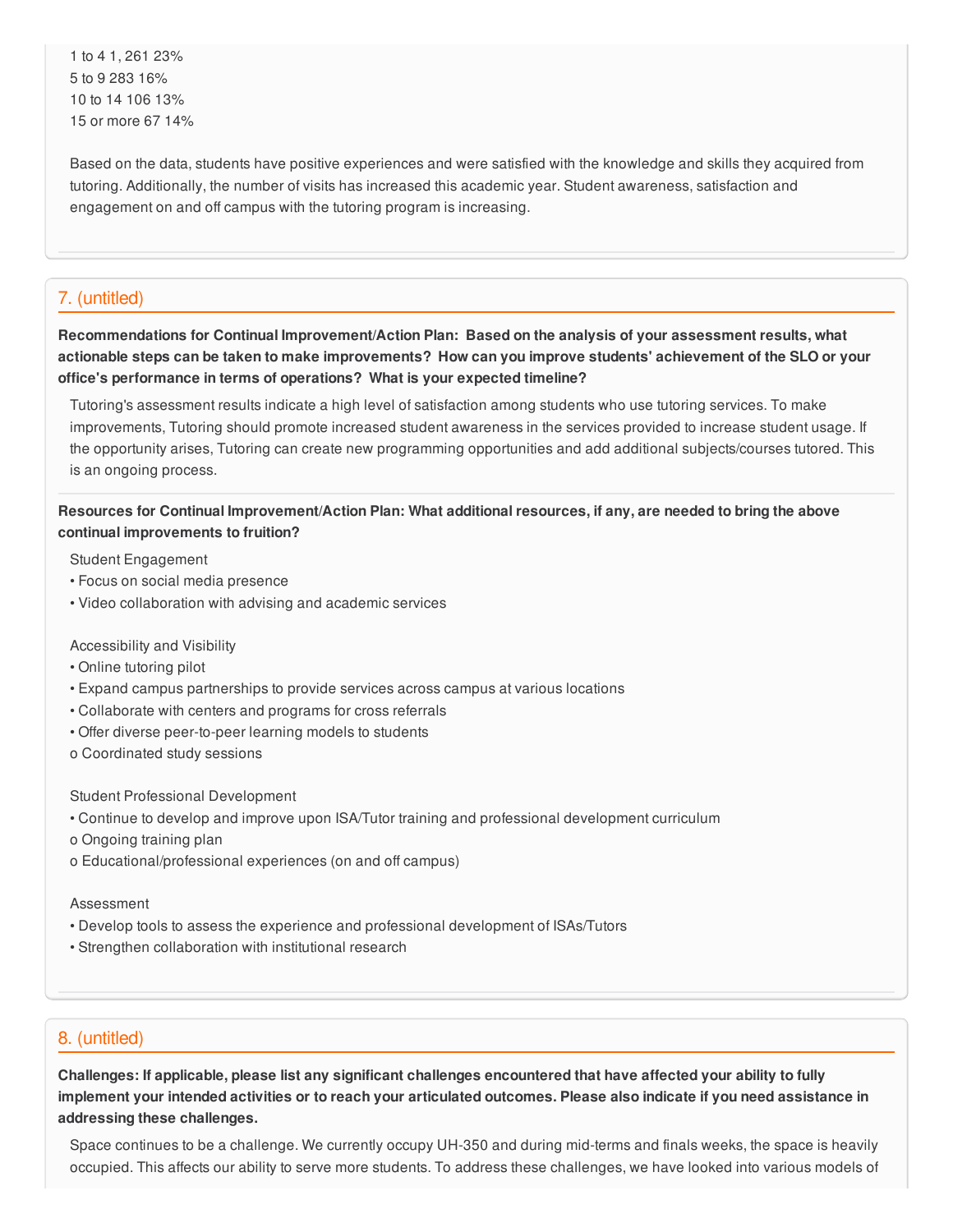academic support. Embedded tutoring is an example and we had the opportunity to pilot an embedded tutoring program in collaboration with the Mathematics department. This pilot is currently funded by the Mathematics department, but is working well and reaching students. Embedded tutoring in other courses with high DFWI rates, is an area we would be interested in exploring, if funding permits.

Program goals, while similar, have changed to align with Coyote PLUS programs mission and goals were established.

## 9. Budget Summary with Alignment to Outcomes and Activities

Budget Summary: Please account for all expenditures of SSI funds for this project using the SSI Annual Report Budget **Summary Template. (The template can be found at <http://ssi.csusb.edu/assessment>.) Upload your completed summary here.**

[Copy\\_of\\_SSI\\_Annual\\_Report\\_Budget\\_Summary\\_Template\\_Tutoring\\_C1230.xlsx](https://surveygizmoresponseuploads.s3.amazonaws.com/fileuploads/98679/3939151/224-be40659eb64353887fb0c7826e652a8f_Copy_of_SSI_Annual_Report_Budget_Summary_Template_Tutoring_C1230.xlsx)

## 10. (untitled)

Check-in/Usage Report: Please upload any check-in or usage data you have for students who have engaged with your project/program since July 1 through the end of winter quarter. Uploads should be in Excel and include, at minimum, **students' CoyoteIDs; password-protected SPSS files may be submitted via email to Institutional\_Research@csusb.edu.** Additional information such as date(s) of visit(s)/interaction(s) and students' names would also be helpful. (The Office of Institutional Research is working to establish an overall assessment of SSI; to do this, we need your help in collecting and **sharing students' engagement with and usage of SSI-funded projects and programs.)**

SSI Check-In Usage Report (2018-2019).xlsx

# 11. Thank You!

#### **New Send Email**

Apr 15, 2019 19:30:09 Success: Email Sent to: djreyes@csusb.edu,sara.demoss@csusb.edu